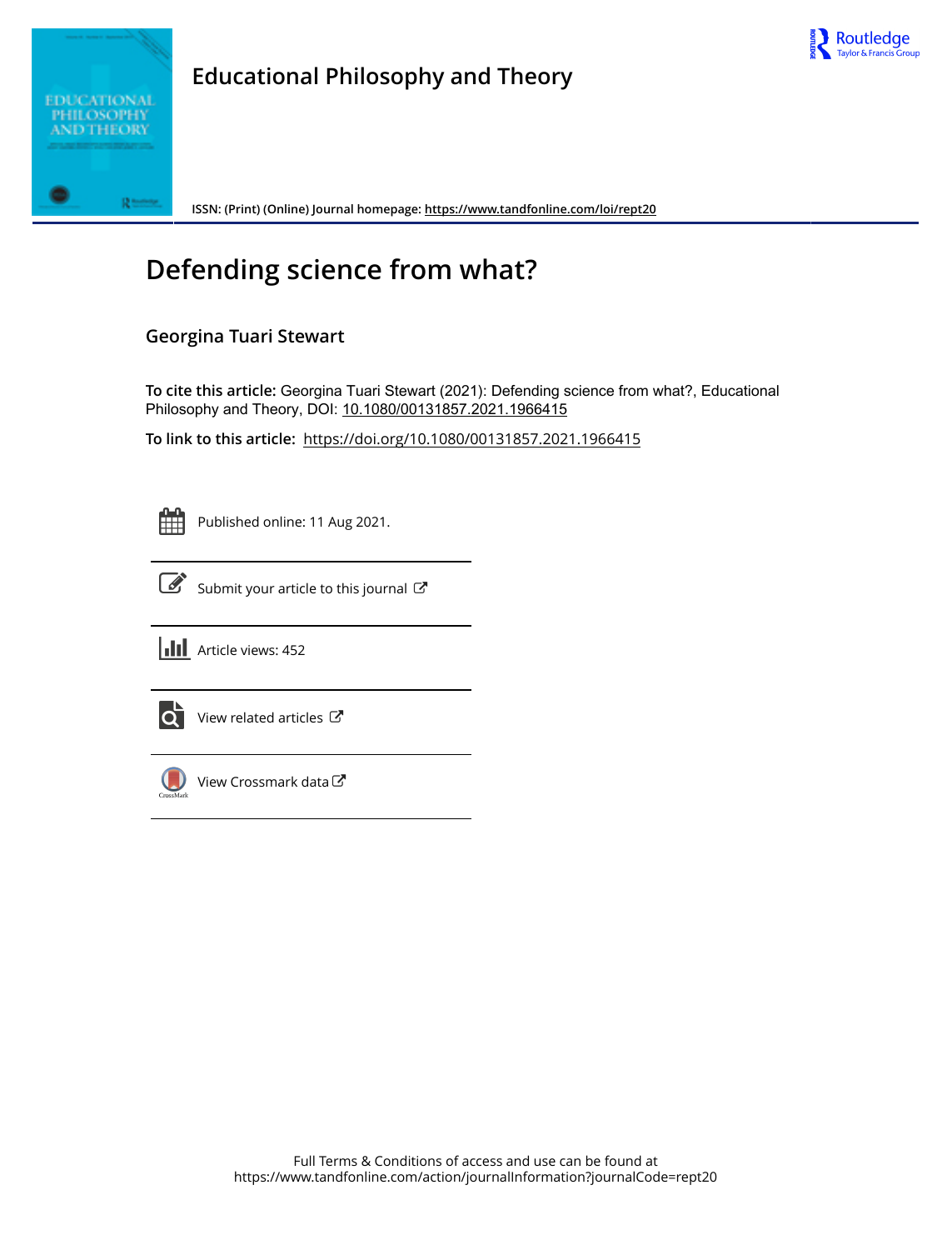## Editorial



<span id="page-1-4"></span>Check for updates

# **Defending science from what?**

<span id="page-1-1"></span><span id="page-1-0"></span>*The seven professors who wrote a letter to the Editor of the New Zealand Listener* (Clements et al., [2021\)](#page-3-0) present themselves as 'defenders' of science, but how valid, really, is this claim? Three of the authors published an earlier version of the letter, which also used the term 'defence of science' in its title (Corballis et al., [2019](#page-4-0); May, [2021](#page-4-1)). This title phrase 'defence of science' implies these scholars believe science is under attack; indeed, the main point of both letters is to issue a warning that science is being attacked by Mātauranga Māori, or by those who advance the claims of Mātauranga Māori. The publication of these claims in the *Listener* has whipped up a media frenzy and heated public debate reminiscent of a 'moral panic' (Goode & Ben-Yehuda, [2009\)](#page-4-2). In response, strong disapproval of the letter's content was expressed in a statement by the Vice-Chancellor of the university where all these professors are either working or emeritus (Freshwater, [2021\)](#page-4-3), and an open letter signed by more than 2,000 academics and others declared that Mātauranga Māori definitely IS science (Sowman-Lund, [2021\)](#page-4-4). This editorial digs below the surface of this rhetoric, to examine what is really going on in this debate, and why it matters.

### <span id="page-1-5"></span><span id="page-1-3"></span><span id="page-1-2"></span>**My words, weaponized**

The first paragraph of the *Listener* letter provides the 'data' or evidence that has convinced these seven senior academics that science is under attack by (or using) Māori knowledge. This evidence consists of two sentences: one refers to the Ministry of Education's commitment to parity for Mātauranga Māori, now a prinicple of national education policy. The key quote in that paragraph is inaccurately attributed to 'a new [NCEA] course' but using Google I quickly located the source: a working document that is part of a review, as yet incomplete, of the original set of NCEA Achievement Standards written off *Te Marautanga o Aotearoa*, which is the Māori-medium school curriculum and partner document to NZC, the *New Zealand Curriculum*. Finding the source document allowed me to identify and confirm my (co)-authorship of the words quoted in the letter, written during my tenure in past decades on the team developing Pūtaiao NCEA assessment materials. It is amazing to me, having spent over 25 years teaching and researching the relationship between science and Māori knowledge through Pūtaiao or Māori-medium science education, to see the debate blow up the way it has over this letter. The fact that sentences which I had a large hand in crafting have been taken out of context and weaponized in this way gives me, I believe, both the right and responsibility to reply through this editorial, and a unique perspective from which to comment.

# **Science is not under attack**

It is important to clarify that the impression given in the letter of (Māori) people (like me, perhaps) who are actively scheming and working to bring science down is completely false and fictitious. The premise of this editorial has turned out to be extremely personal, so let me respond, for a moment, from a personal level. I was very young when I realised that in the core of my being I love nature, so therefore I love science, which studies nature, in the way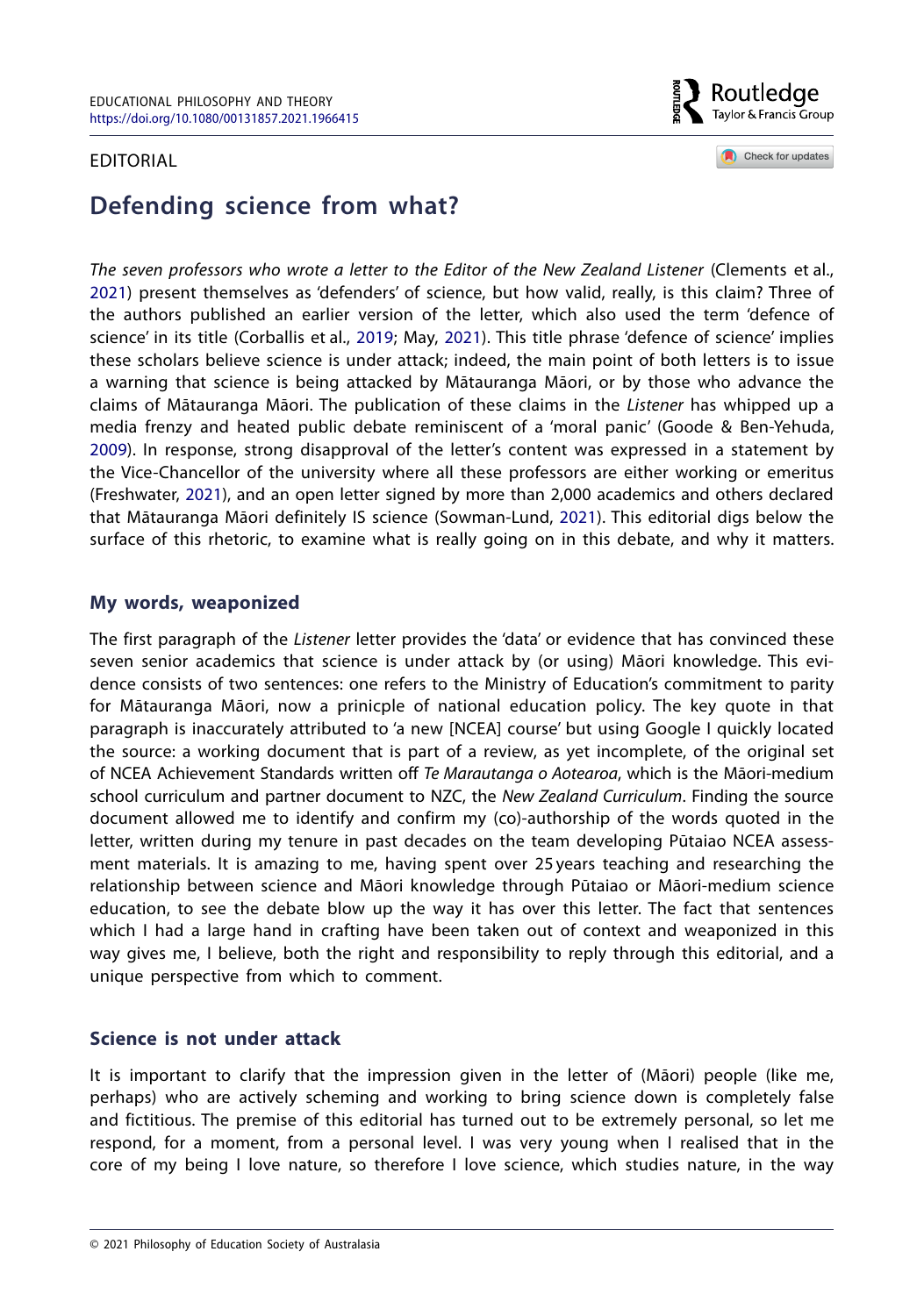anyone loves any topic: we want to know all about it, what makes it tick, its history and philosophy, its greatest successes and failures. For me, to critique science is not an attack but an act of love: I want science to be better, because only at its best can science give humans its best version of the truth about our world. Honest critique is at the core of the knowledge criteria of science (I will return to this point below). One problem in this debate is the use of the word 'science' in isolation: this short, simple word is so vast and multiplicitous in coverage that its use as if it were a single thing or idea, as in the *Listener* letter, is in itself misleading.

It is true that Māori knowledge has been left outside the gates of the local universities, or at least has entered through the back door, as it were. The academic disciplines have defined themselves by such acts of intellectual exclusion, and the boundary between science and Indigenous knowledge has historically helped science to define itself. All that most New Zealand non-Māori people know about Māori knowledge comes from the caricatures promulgated in schoolbooks and public media, which prop up a sturdy hierarchical binary in which everything Māori is inferior to everything Pākehā/British/European. Most of the seven professors who co-signed the *Listener* letter, especially those in science, may never have read any books or journal articles of serious scholarship on Māori knowledge. Their basis for supporting the enormous claims in the letter is maybe about average for an educated White person who grew up in New Zealand, inevitably influenced by these distorted (racist) versions of the relationship between science and Māori knowledge.

The seven professors are expert in their disciplines (Biological Sciences, Psychology, Philosophy, Education, and Psychological Medicine) but none of them profess public expertise in the study of Māori knowledge: their claims, by definition, therefore, are based on lay knowledge of the matters they are proclaiming. That some of them may have regretted co-signing the letter is suggested by the fact that one announced his resignation from his Dean role, a few days after the scandal broke. This resignation is an example of the real-world consequences of such a letter. So we may conclude that most or all of the seven professors were making judgemental claims about Māori knowledge that were well outside their professional brief - but the second, more interesting, question to ask is: What do they actually know about science?

# **The gap between science and philosophy of science (or, on not asking the fish to describe the sea)**

<span id="page-2-3"></span><span id="page-2-2"></span><span id="page-2-1"></span><span id="page-2-0"></span>The gap between science, science education and the philosophy of science has been acknowledged for many decades (Charlesworth, [1982](#page-3-1); Davson-Galle, [2008](#page-4-5); Duschl, [1985;](#page-4-6) Sorell, [1991](#page-4-7)). As time has gone on there has been less and less chance for working scientists to take time to learn anything about the philosophy of science, compared with, say, 50-100years ago. The *Listener* letter uses a carefully selected set of points with which the 'average Joe' scientist or science graduate would easily agree, perhaps not even seeing their partial nature: 'science is universal; science itself does not colonise; science is informed by the efforts of many nations; we increasingly depend on science' (extracted from Clements et al., [2021](#page-3-0), p. 4). One gains the impression that some of the professors may have been 'duped' into signing the letter, an impression supported by the news of the resignation, mentioned above. To re-consider these points made in the letter, while bearing in mind the vast range of activities under the umbrella of one innocuous seven-letter word, helps us to begin to understand the ideological work this word 'science' does, concealing more than it reveals.

The question of the relationship between science and Māori knowledge is not a binary, yes-no, either-or kind of question. This debate is not a win-lose affair nor a zero-sum game. In signing this letter, the professors have betrayed science in its own terms. Instead of engaging with the ideas in the quote, they simply condemn them and revile the writers for 'enourag[ing] mistrust of science.' (Clements et al., [2021,](#page-3-2) p. 4) This move uncovers the large logical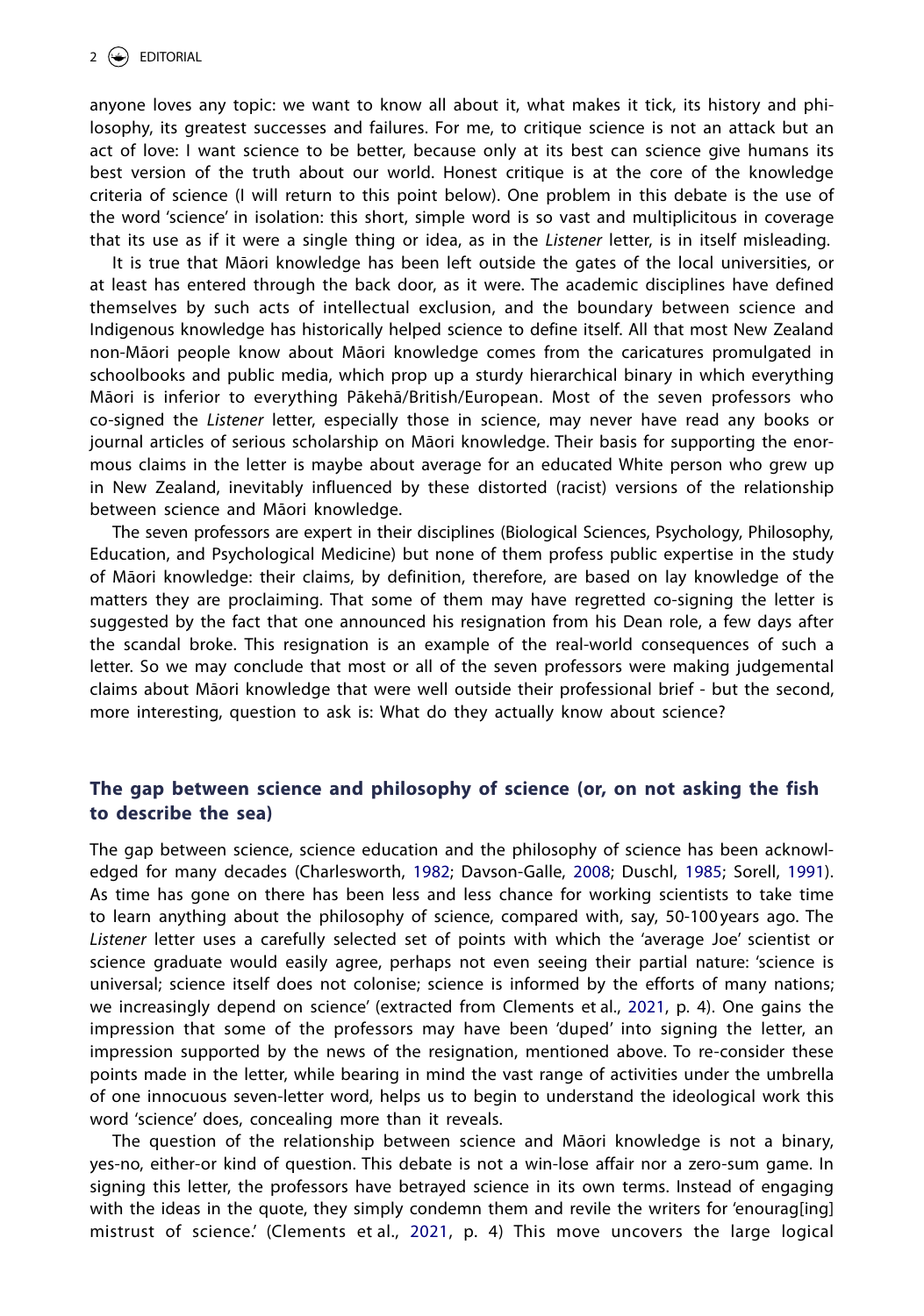contradiction in the letter, because if science is as powerful as they claim, then why are the professors so fearful on its behalf? The glaring lack of philosophical sophistication in the contents of the letter shows up its signatories.

#### **What I'm talking about**

<span id="page-3-3"></span>I am *not* a 'folk-devil' (Cohen, [1972](#page-4-8)) as the seven professors who signed the letter appear to want to portray me, as the (main) author of the words they revile. The phrase 'folk devil' was invented along with the concept of 'moral panic' in the seminal work by Stanley Cohen [\(1972\)](#page-4-9) based on the history of the Mods and Rockers in the UK. According to moral panic theory, a 'folk devil' is an apparition conjured up by the creators of a moral panic, to throw shade on an imagined enemy of society. I am both amused and concerned that the *Listener* letter possibly conjures me as a Māori 'folk devil' and enemy of society who seeks to attack and bring down science.

The sentence quoted in the Listener letter as proof of the need to 'defend' science was from a section I largely wrote about the strand of the Pūtaiao curriculum that did not have a direct equivalent in the NZC Science learning area, on the history and philosophy of science. The sentence quoted was part of a description of the possible scope of studies of socioscientific issues, from a Māori perspective, by senior secondary students of Pūtaiao. To respond as fearfully as these seven professors, from the top science university in the country, to a single sentence that suggests taking a critical look at the involvement of science in colonisation of Māori, does the public face of science no favours at all. This failure in terms of academic standards explains the strong criticism of the letter that was expressed by the Royal Society as well as many leading scientists and academics (May, [2021\)](#page-4-10).

The *Listener* letter is so flawed that it could be argued to be of no real consequence, but is this a defensible conclusion? It is relatively rare for seven senior professors, mostly of science, to publish a letter to the Editor of the *Listener*. The volume and general quality of the ensuing debate could well leave the average citizen unconvinced: surely senior professors at the biggest most prestigious university in the country know what they are talking about?

The principles of freedom of speech and academic freedom underwrite the right of the seven professors to publish their opinion on the relationship between science and Māori knowledge. While I and others worked away over the years on the development of Māori-medium science education curriculum and assessment resources, it never occurred to us that others might pluck a few of our words out of context and use them in such antithetical, uninformed ways, absent of all ethical care, to no apparent good end. There are real threats to science in the world, but Māori knowledge is not one of them. But by diverting their own efforts and the attention of others away from the reality of the debates between science and other forms of knowledge (think Trumpism), the letter has potential for having real detrimental effects on the interests of both science and Māori knowledge. In this way, even if unintentionally, such a letter has real racist effects, and harms us all. The VC thus acted correctly in distancing their employer university from their rhetoric. Kia ora mai tātou katoa.

#### **ORCID**

Georgina Tuari Stewart <https://orcid.org/0000-0001-8832-2415>

#### **References**

<span id="page-3-1"></span>Charlesworth, M. [\(1982](#page-2-0)). *Science, non-science & pseudo-science*. Deakin University Press.

<span id="page-3-2"></span><span id="page-3-0"></span>Clements, K., Cooper, G., Corballis, M., Elliffe, D., Nola, R., Rata, E., & Werry, J. ([2021](#page-1-0), 31 July). In defence of science. *Listener*, 4.